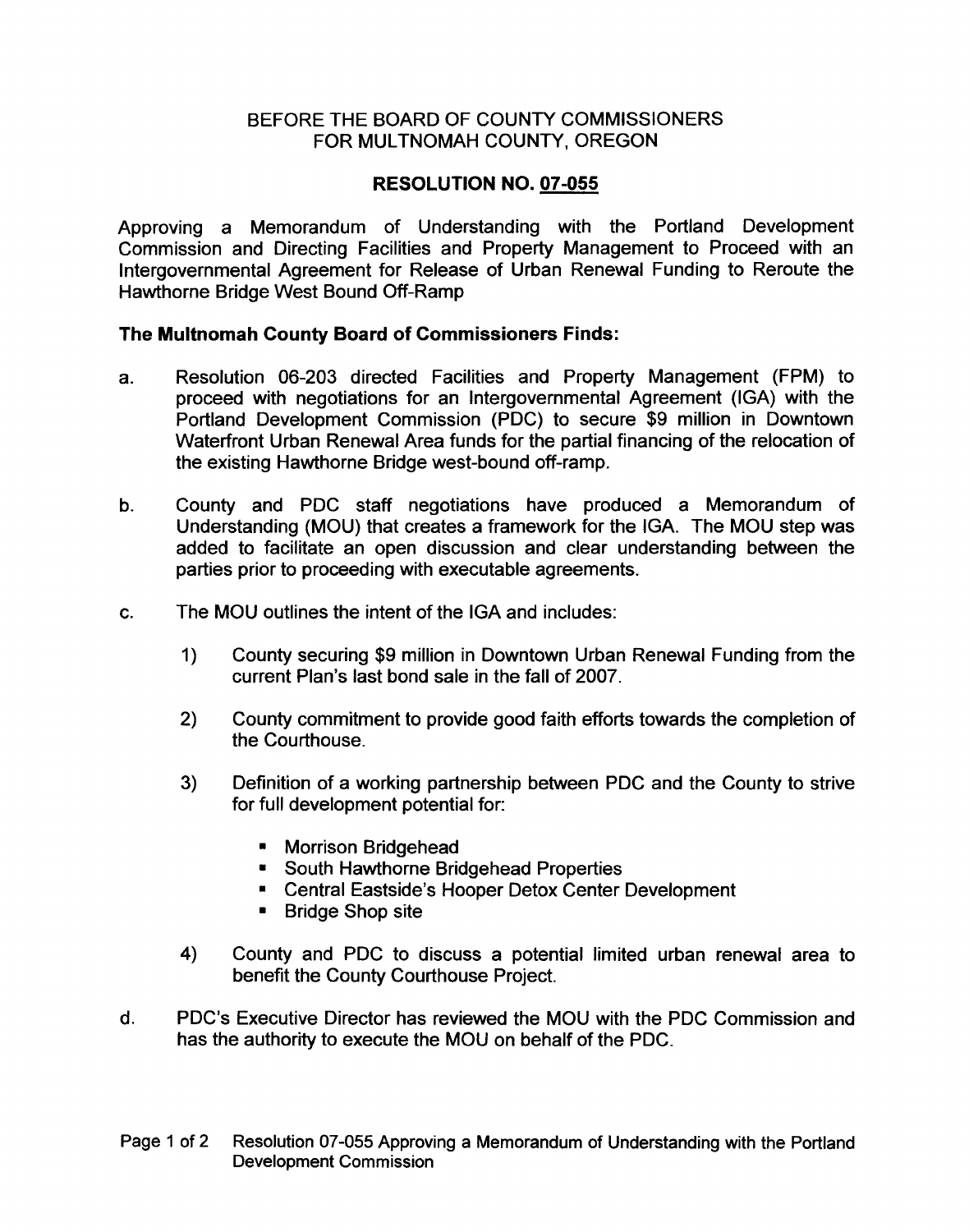# The Multnomah County Board of Commissioners Resolves:

- 1. The attached Memorandum of Understanding with the Portland Development Commission is approved and the County Chair is directed to sign the agreement.
- 2. FPM is directed to proceed with the Intergovernmental Agreement under the terms laid out in the MOU.

ADOPTED this 12th day of April, 2007.



BOARD OF COUNTY COMMISSIONERS FOR MULTNOMAH COUNTY, OREGON

*~) 4J1rt0d~*  $\gamma$  Ted Wheeler, Chair  $\gamma$ 

REVIEWED:

AGNES SOWLE, COUNTY ATIORNEY FOR MULTNOMAH COUNTY, OREGON

**Bv** County Attorney Agnes S

Submitted by:

Lisa Naito, Commissioner District 3 Maria Rojo de Steffey, Commissioner District 1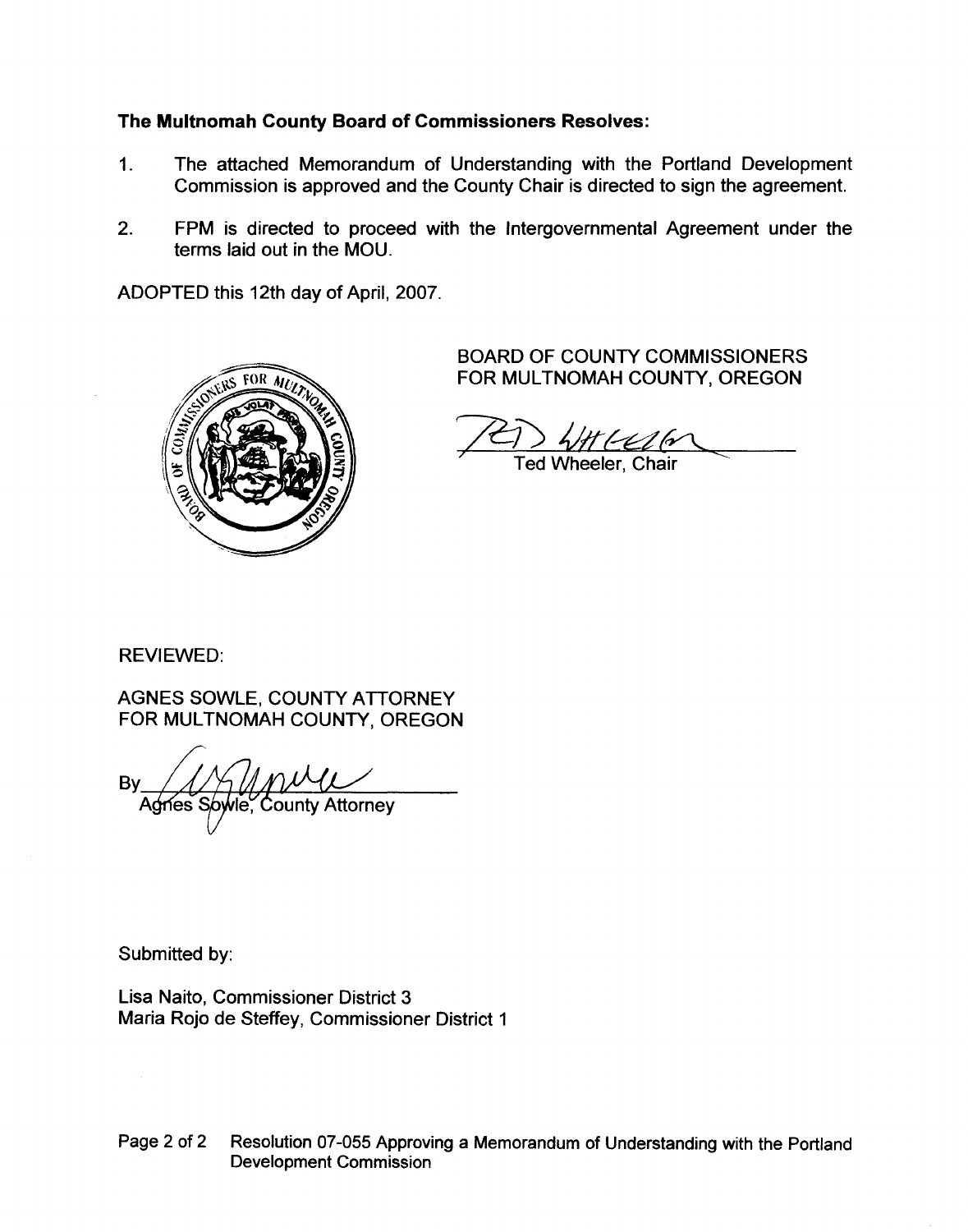### **PDC - MUL TNOMAH COUNTY Courthouse Memorandum of Understanding**

#### Apri12,2007

PDC appreciates the County's support with both the Central City Urban Renewal Area Committee's recommendation to extend the Downtown Waterfront (DTWF) Urban Renewal Area (URA) in 2004 and support for the extension of the Central Eastside Urban Renewal Area in 2006.

PDC will assist the County in preparing the North Hawthorne Bridgehead site (bounded by Naito Parkway, 1<sup>st</sup> Avenue, Madison and Main) for a new County courthouse. PDC's support for the project will consist of providing \$9 million in PDC funds to assist in the relocation of the portion of the Hawthorne Bridge ramp which is located in the DTWF URA.

While PDC fully recognizes the importance of developing a new courthouse facility for the community, it is a fact that the County wishes to spend the TIF (tax increment financing) allocation on site preparation prior to appropriate zoning being in place or a viable financing plan having been formulated for construction of the new courthouse.

Funding Conditions:

- 1. The funds will be available no earlier than the last bond sale for the Downtown Waterfront Urban Renewal Area, expected to occur in Fall, 2007.
- 2. The County will need to seek PDC approval if the funds are used for any purpose other than the bridge ramp relocation to prepare a site for the new courthouse.
- 3. The County may use the PDC funds to facilitate a sale, swap or transfer of the North Hawthorne Bridgehead site in order to acquire another site for the courthouse. The County's intent in this type of transaction would be to end up with a Courthouse site and to see the North Hawthorne Bridgehead site redeveloped and placed onto the tax rolls.
- 4. The County shall work with the Bureau of Planning, Portland Parks & Recreation, Portland Department of Transportation and any other relevant agencies to gain the necessary entitlements and approvals to move ahead with the ramp relocation and courthouse construction projects. PDC's role is primarily as a funder.
- 5. The County shall provide a good faith effort toward:
	- a. Obtaining the necessary entitlements to construct the Courthouse within 5 years of the date of this agreement
	- b. Beginning relocation of the ramp within 5 years
	- c. Obtain the required funding and begin construction on the new Courthouse at the earliest possible date.
- 6. If the County sells this site and the proceeds are not reinvested directly in a site or development of the new courthouse, then PDC has the option to require the County to repay PDC its initial investment plus accrued interest or the net proceeds from the sale, whichever is less.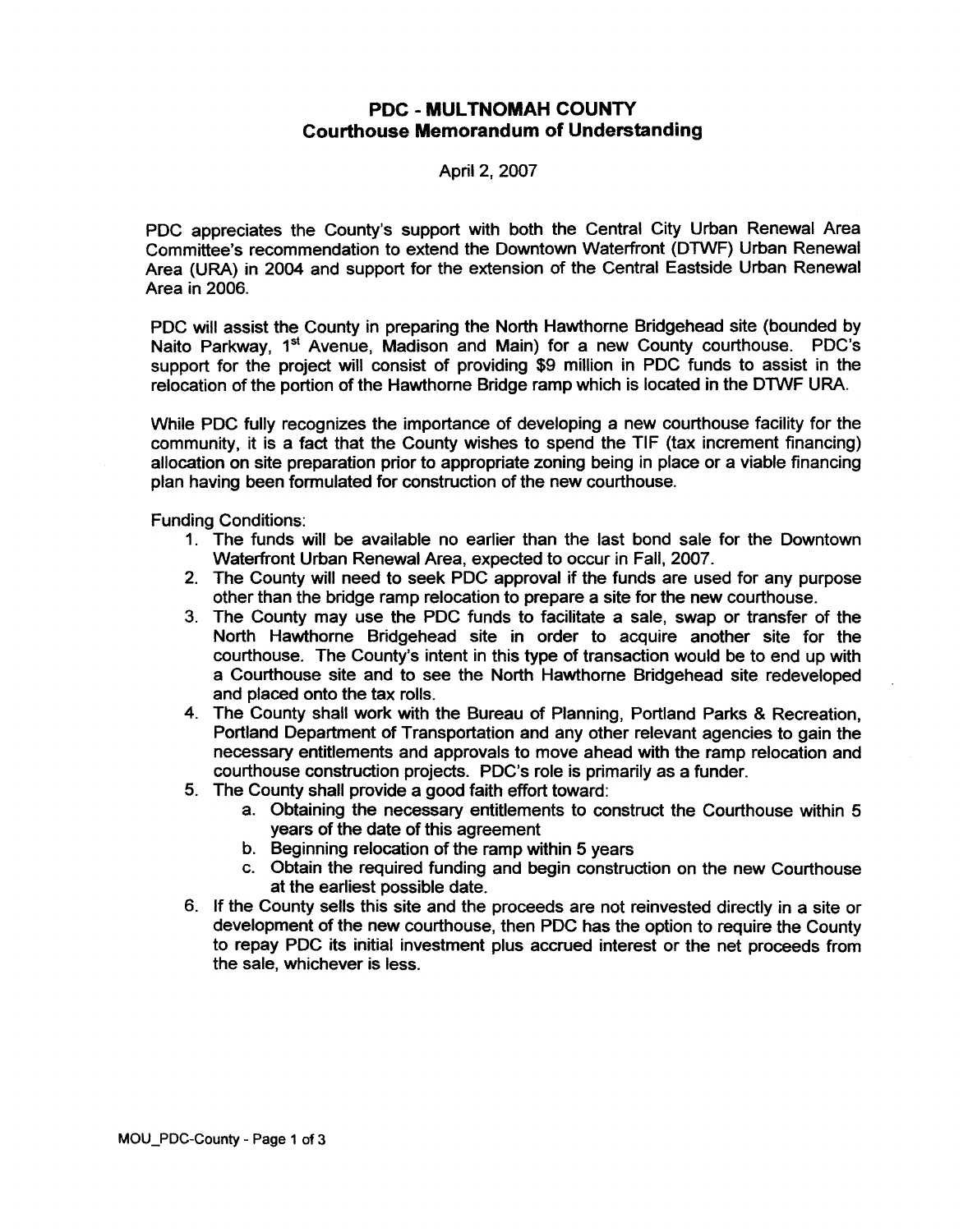The County and PDC agree to the following items:

- 1. PDC and the County agree that the timely redevelopment of the Morrison Bridgehead properties - which is made up of Block 1,2,16 and 39 - would both provide revenue for the new courthouse from the sales proceeds and be of significant benefit to the City.
	- i. PDC and the County shall jointly prepare criteria for the disposition of the Morrison Bridgehead properties.
	- ii. PDC shall take the lead, with the active cooperation of the County, to solicit development proposals and negotiate a development agreement which includes the sale of the property.
	- iii. PDC and the County will obtain an appraisal of the property through a mutually acceptable appraisal process. The County agrees it will accept appraised value for the sale of the property but will not be bound to consider offers which would unreasonably delay the sale closing.
	- iv. Both the County and PDC shall give a preference toward redevelopment proposals that make maximum use of the entire site and which propose quality office, retail, or residential, or a mixture of uses, and which enhances the connectivity between downtown's retail core and the waterfront and which create tax revenue. Preference will also be considered for aggressive development timelines.
	- v. The County and PDC both acknowledge that there are no TIF funds currently available for the redevelopment of these properties.
	- vi. The County and PDC agree to make the Morrison Bridgehead properties available for sale before the end of 2007.
	- vii. The County must approve any final development agreement and sale of the property.
	- viii. If, no appropriate redevelopment proposals are received, or an appraised value price for the land cannot be achieved, or either PDC or the County are not proceeding in a timely fashion, then the County and PDC meet and renegotiate this agreement.
- 2. If the County declares the County-owned property on the block immediately south of the proposed courthouse site (South Hawthorne Bridgehead) surplus, it shall, at PDC's option, negotiate in good faith with PDC to develop a partnership for the redevelopment of that site as well.
- 3. County and PDC will partner on the Hooper Detox Center project in the Central Eastside. PDC is committed to invest \$2 million in the redevelopment of the facility at the existing or a new location. The County agrees to actively support the redevelopment including consideration of the potential for co-Iocating health or other appropriate services in the project.
- 4. PDC and the County agree to co-operate in planning discussions regarding the Bridge Shop site under the Hawthorne Bridge. If planning discussions locate potential funding for a cost effective relocation of County functions and site redevelopment potential (probably for additional parking) is deemed appropriate, the County will consult with PDC regarding a beneficial sale of the Bridge Shop property.
- 5. The County and PDC agree to prepare and execute an Inter-Governmental Agreement reflecting these terms as soon as possible after this MOU is entered into.